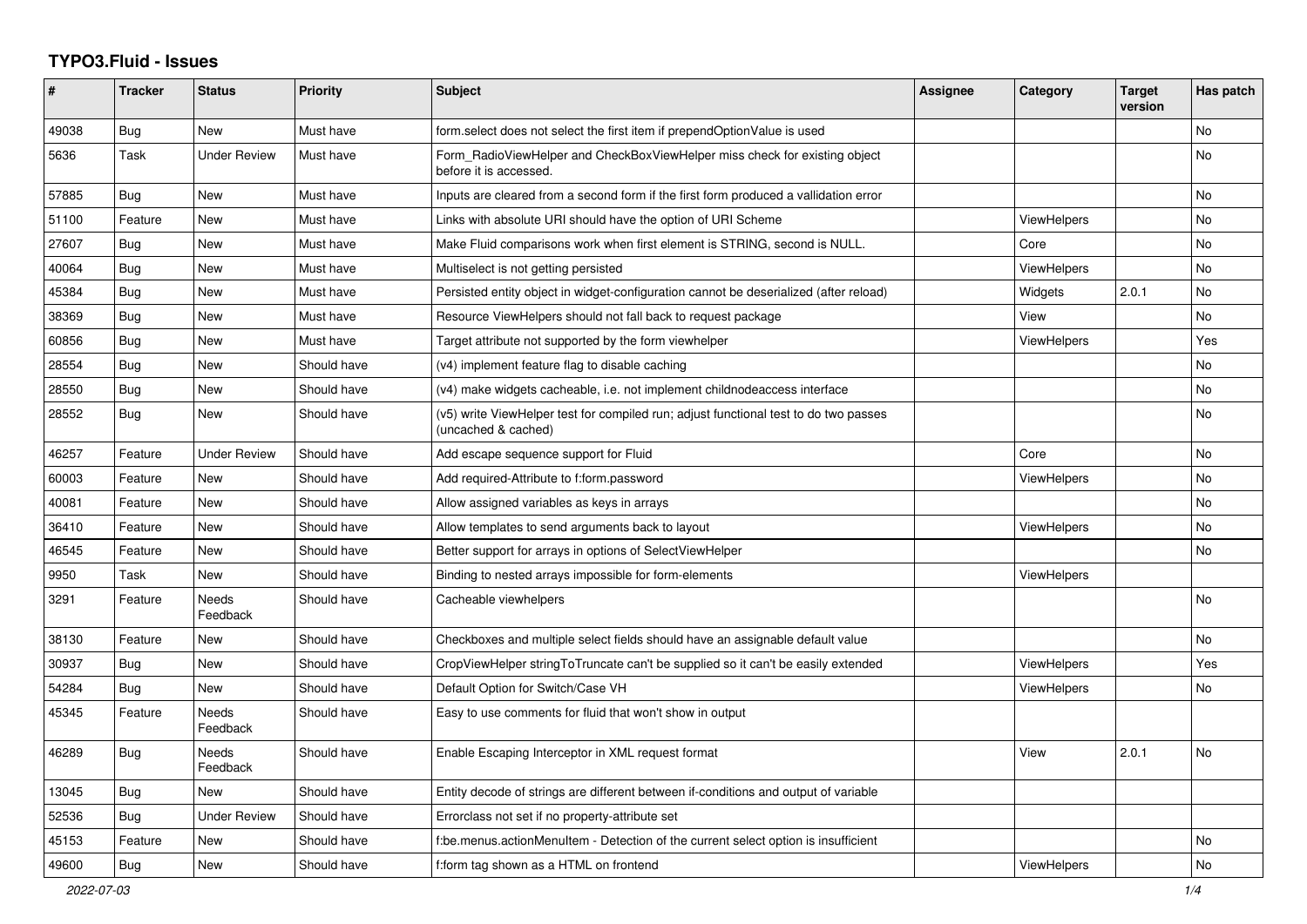| #     | <b>Tracker</b> | <b>Status</b>       | <b>Priority</b> | <b>Subject</b>                                                                                         | <b>Assignee</b> | Category    | <b>Target</b><br>version | Has patch |
|-------|----------------|---------------------|-----------------|--------------------------------------------------------------------------------------------------------|-----------------|-------------|--------------------------|-----------|
| 58921 | Bug            | New                 | Should have     | f:form.* VHs crash if NOT inside f:form but followed by f:form                                         |                 |             |                          | No        |
| 31955 | Feature        | New                 | Should have     | f:uri.widget                                                                                           |                 | Widgets     |                          | No        |
| 37619 | Bug            | New                 | Should have     | Fatal Error when using variable in name attribute of Section ViewHelper                                |                 | ViewHelpers |                          | No        |
| 8648  | Bug            | New                 | Should have     | format.crop ViewHelper should support all features of the crop stdWrap function                        |                 | ViewHelpers |                          | No        |
| 58983 | Bug            | New                 | Should have     | format.date does not respect linebreaks and throws exception                                           |                 |             |                          | No        |
| 47669 | Task           | New                 | Should have     | FormViewHelper does not define the default request method                                              |                 |             |                          | No        |
| 45394 | Task           | New                 | Should have     | Forwardport Unit test for standalone view                                                              |                 | View        |                          | No        |
| 32035 | Task           | New                 | Should have     | Improve fluid error messages                                                                           |                 | Core        |                          | Yes       |
| 4704  | Feature        | New                 | Should have     | Improve parsing exception messages                                                                     |                 | Core        |                          |           |
| 28553 | Bug            | New                 | Should have     | improve XHProf test setup                                                                              |                 |             |                          | No        |
| 56237 | Task           | New                 | Should have     | in-line (Condition) ViewHelpers should not evaluate on parsing                                         |                 |             |                          | No        |
| 28549 | Bug            | New                 | Should have     | make widgets cacheable, i.e. not implement childnodeaccess interface                                   |                 |             |                          | No        |
| 42397 | Feature        | New                 | Should have     | Missing viewhelper for general links                                                                   |                 |             |                          | No        |
| 60271 | Feature        | New                 | Should have     | Paginate viewhelper, should also support arrays                                                        |                 |             |                          | No        |
| 36655 | <b>Bug</b>     | <b>New</b>          | Should have     | <b>Pagination Links</b>                                                                                |                 | Widgets     |                          | No        |
| 34682 | <b>Bug</b>     | <b>Under Review</b> | Should have     | Radio Button missing checked on validation error                                                       |                 | ViewHelpers |                          | No.       |
| 39936 | Feature        | New                 | Should have     | registerTagAttribute should handle default values                                                      |                 | ViewHelpers |                          | No        |
| 42743 | Task           | New                 | Should have     | Remove inline style for hidden form fields                                                             |                 |             |                          | No        |
| 43071 | Task           | New                 | Should have     | Remove TOKENS for adding fallback teplates in B                                                        |                 |             |                          | No        |
| 43072 | Task           | New                 | Should have     | Remove TOKENS for adding templates fallback in Backporter                                              |                 | View        |                          | No        |
| 33215 | Feature        | New                 | Should have     | RFC: Dynamic values in ObjectAccess paths                                                              |                 |             |                          | No        |
| 39990 | <b>Bug</b>     | New                 | Should have     | Same form twice in one template: hidden fields for empty values are only rendered<br>once              |                 | Core        |                          | No        |
| 49756 | Feature        | <b>Under Review</b> | Should have     | Select values by array key in checkbox viewhelper                                                      |                 |             |                          | No        |
| 65424 | <b>Bug</b>     | <b>Under Review</b> | Should have     | SelectViewHelper must respect option(Value Label)Field for arrays                                      |                 | ViewHelpers |                          | No        |
| 44234 | <b>Bug</b>     | <b>Under Review</b> | Should have     | selectViewHelper's sorting does not respect locale collation                                           |                 | ViewHelpers | 2.1                      | No        |
| 46091 | Task           | Needs<br>Feedback   | Should have     | Show source file name and position on exceptions during parsing                                        |                 |             |                          | No        |
| 9514  | Feature        | New                 | Should have     | Support explicit Array Arguments for ViewHelpers                                                       |                 |             |                          |           |
| 52591 | <b>Bug</b>     | New                 | Should have     | The Pagination Widget broken for joined objects                                                        |                 |             |                          | No        |
| 10911 | Task           | New                 | Should have     | Tx Fluid ViewHelpers Form AbstractFormViewHelper->renderHiddenIdentityField<br>should be more reliable |                 | ViewHelpers |                          | No        |
| 3481  | Bug            | New                 | Should have     | Use ViewHelperVariableContainer in PostParseFacet                                                      |                 | Core        |                          | No        |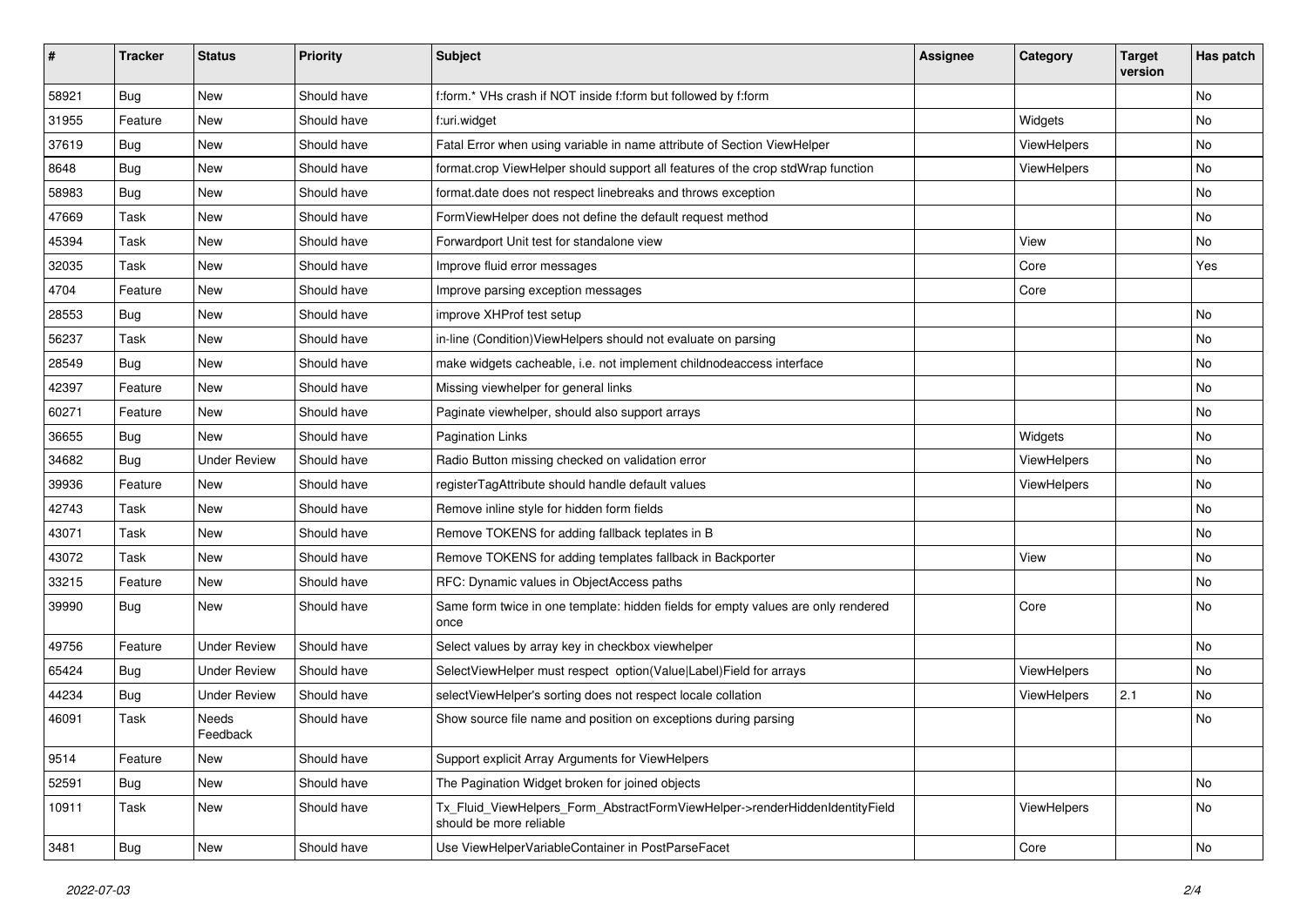| #     | <b>Tracker</b> | <b>Status</b>            | <b>Priority</b>      | <b>Subject</b>                                                                                | <b>Assignee</b>             | Category    | <b>Target</b><br>version | Has patch |
|-------|----------------|--------------------------|----------------------|-----------------------------------------------------------------------------------------------|-----------------------------|-------------|--------------------------|-----------|
| 51277 | Feature        | <b>New</b>               | Should have          | ViewHelper context should be aware of actual file occurrence                                  |                             |             |                          | No        |
| 47006 | Bug            | <b>Under Review</b>      | Should have          | widget identifier are not unique                                                              |                             |             |                          | No        |
| 52419 | <b>Bug</b>     | New                      | Should have          | Wrong PHPDocs notation for default value inline f:translate viewhelper                        |                             |             | 2.0                      | No        |
| 50888 | Bug            | <b>Under Review</b>      | Should have          | WSOD by changing name of section and if Fluid caches are generated                            |                             |             |                          | No        |
| 48355 | Feature        | New                      | Could have           | Assign output of viewhelper to template variable for further processing.                      |                             |             |                          |           |
| 60181 | Feature        | New                      | Could have           | Caching mechanism for Fluid Views/Templates                                                   |                             | View        |                          | No        |
| 7608  | Feature        | New                      | Could have           | Configurable shorthand/object accessor delimiters                                             |                             | Core        |                          | Yes       |
| 1907  | Feature        | New                      | Could have           | Default values for view helpers based on context                                              |                             | Core        |                          |           |
| 62346 | Feature        | New                      | Could have           | f:comment should have high precende                                                           |                             | Core        | 3.x                      | No        |
| 10472 | Feature        | New                      | Could have           | Fluid Standalone distribution                                                                 |                             | Core        |                          | No        |
| 30555 | Feature        | <b>New</b>               | Could have           | Make TagBuilder more extensible                                                               |                             | Core        |                          | No.       |
| 36559 | Feature        | New                      | Could have           | New widget progress bar                                                                       |                             |             |                          | Yes       |
| 8989  | Feature        | Needs<br>Feedback        | Could have           | Search path for fluid template files                                                          |                             | View        |                          | No        |
| 34309 | Task           | New                      | Could have           | Unknown ViewHelpers cause exception - should be handled more graceful                         |                             | ViewHelpers |                          | No        |
| 26664 | Task           | New                      | Won't have this time | Clean up Form ViewHelpers                                                                     |                             | ViewHelpers |                          | No        |
| 26658 | Task           | <b>New</b>               | Won't have this time | Make Form ViewHelpers consistent                                                              |                             | ViewHelpers |                          | No        |
| 51239 | Bug            | <b>Under Review</b>      | Must have            | AbstractViewHelper use incorrect method signature for "\$this->systemLogger->log()"           | Adrian Föder                | Core        |                          | Yes       |
| 54195 | Task           | <b>New</b>               | Should have          | Rename and move FormViewHelper's errorClass value, currently 'f3-form-error'                  | Adrian Föder                | ViewHelpers |                          | No        |
| 59057 | Bug            | <b>Under Review</b>      | Must have            | Hidden empty value fields shoud be disabled when related field is disabled                    | Bastian<br>Waidelich        | ViewHelpers |                          | No        |
| 58862 | Bug            | <b>Needs</b><br>Feedback | Should have          | FormViewHelper doesn't accept NULL as value for \$arguments                                   | <b>Bastian</b><br>Waidelich | ViewHelpers |                          | Yes       |
| 53806 | <b>Bug</b>     | <b>Under Review</b>      | Should have          | Paginate widget maximumNumberOfLinks rendering wrong number of links                          | Bastian<br>Waidelich        | Widgets     |                          | No        |
| 33628 | <b>Bug</b>     | Needs<br>Feedback        | Must have            | Multicheckboxes (multiselect) for Collections don't work                                      | Christian Müller            | ViewHelpers |                          | No        |
| 55008 | Bug            | <b>Under Review</b>      | Should have          | Interceptors should be used in Partials                                                       | Christian Müller            |             |                          | No        |
| 3725  | Feature        | New                      | Could have           | <b>CSS Engine</b>                                                                             | Christian Müller            | ViewHelpers |                          | No        |
| 37095 | Feature        | New                      | Should have          | It should be possible to set a different template on a Fluid TemplateView inside an<br>action | Christopher<br>Hlubek       |             |                          | No        |
| 43346 | Feature        | <b>Under Review</b>      | Should have          | Allow property mapping configuration via template                                             | Karsten<br>Dambekalns       | ViewHelpers | 2.1                      | No        |
| 8491  | Task           | Needs<br>Feedback        | Should have          | link.action and uri.action differ in absolute argument                                        | Karsten<br>Dambekalns       | ViewHelpers |                          | No        |